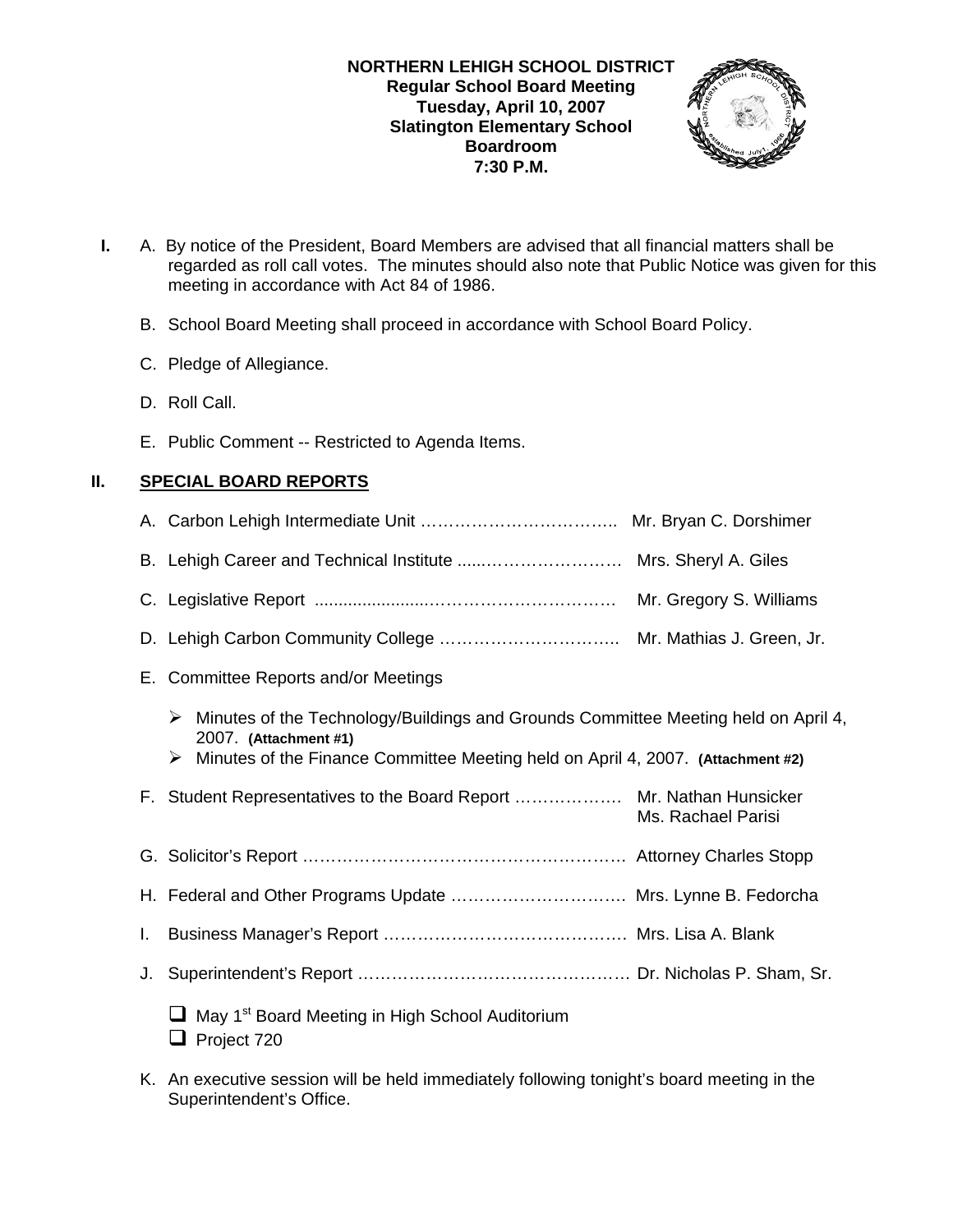#### **III. PERSONNEL**

# A. Co-Curricular Appointments 2007-2008 School Year

| Carleen Binder  | <b>Elementary Scholastic Scrimmage</b> | \$414.00 |
|-----------------|----------------------------------------|----------|
| Kristin Skinker | ACE.                                   | \$414.00 |

#### B. Resignation

- 1. Accept the resignation of Marlene Simock from her position as  $5<sup>th</sup>$  Grade teacher in the Slatington Elementary School, effective the last teacher day of the 2006/2007 school year, at which time she will begin her retirement from Northern Lehigh School District after 35 years of service.
- 2. Accept the resignation of Larry Parry from his position as Physical Education teacher in the Slatington and Peters Elementary Schools, effective the last teacher day of the 2006/2007 school year, at which time he will begin his retirement from Northern Lehigh School District after 35 years of service.

# **IV. CONFERENCES**

- A. Shawn Green Wellness and Academic Success: From Policy to Action April 30 May 1, 2007 – State College, PA – Registration: \$35.00, Travel: \$177.50, Lodging: \$103.00, Meals: \$30.00 - Total Approximate Cost: \$345.50 – Funding: Curriculum and Instruction Budget **(Attachment #3)**
- B. Karen Nicholas Wellness and Academic Success: From Policy to Action April 30 May 1, 2007 – State College, PA – Registration: \$35.00, Travel: \$177.50, Lodging: \$103.00, Meals: \$30.00 - Total Approximate Cost: \$345.50 – Funding: Peters Elementary Administrator Staff Development Budget **(Attachment #4)**

# **V. POLICY**

A. Approve the recommendation of the administration that, effective September 4,2007, school lunch prices be increase as follows:

> Elementary Schools – from \$1.95 to \$2.00 Middle School and High School – from \$1.95 to \$2.25 Adult Lunches – from \$3.50 to \$3.80

# **VI. CURRICULUM AND INSTRUCTION**

#### **VII. OLD BUSINESS**

**VIII. NEW BUSINESS**

#### **IX. FINANCIAL**

- A. Approve the Following Financial Reports:
	- 1. General Fund month of March
	- 2. Athletic Fund month of March
	- 3. Capital Reserve month of March
	- 4. Cafeteria Fund month of March
	- 5. NLMS Student Activities Account month of March
- B. Approve the Following List of Bills: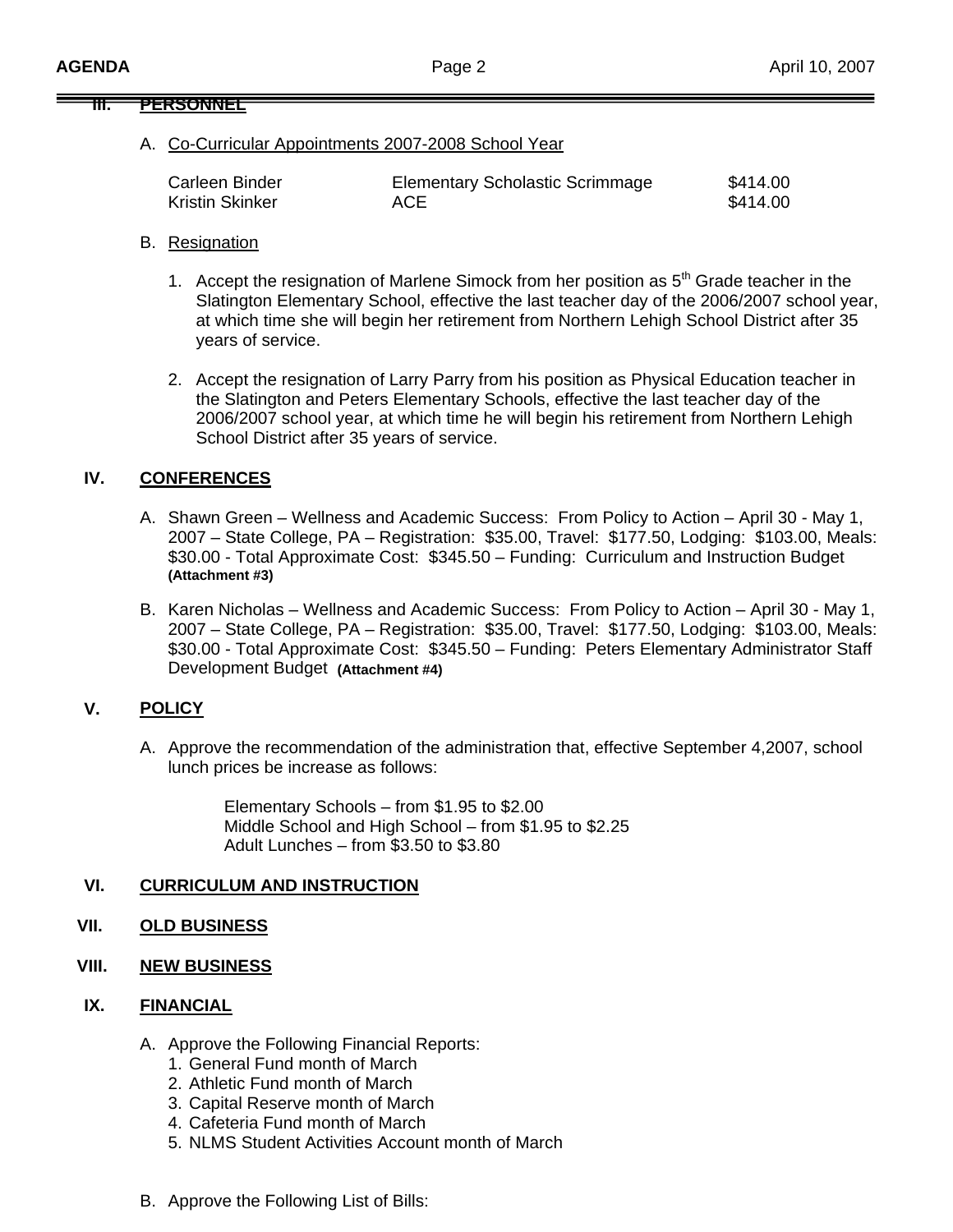- 1. General Fund months of March and April
- 2. Athletic Fund month of March
- 3. Cafeteria Fund month of March and April
- C. Approve The Architectural Studio as Architects for the proposed Science Lab Addition at the Northern Lehigh High School Building, and to proceed with the PLANCON process of this project.
- D. Authorize administration to enter into agreement with Spotts, Stevens and McCoy, Inc to design and prepare bid documents for paving of the high school parking lot, at a cost not to exceed \$7,200.00.
- E. Authorize administration to accept the proposal from CTC Associates, LLC for the consulting and design engineering for upgrades to the high school security system at a total project cost not to exceed \$3,500.00.
- F. Approve the awarding of bids to Reichenbach's Oil and Propane for the contract period July 1, 2007 to June 30, 2008 for #2 Grade Fuel Oil Transport Delivery of 6,800 or more gallons at a fluctuating rate of 1.954 as of March 30, 2007 which is .04 over Macungie rack on the day of delivery.
- G. Approve the awarding of bids to Reichenbach's Oil and Propane for the contract period July 1, 2007 to June 30, 2008 for #2 Grade Fuel Oil Tankwagon Delivery of less than 6,800 gallons at a fluctuating rate of 2.004 as of March 30, 2007 which is .09 over Macungie rack on the day of delivery.
- H. Approve the awarding of bids to Reichenbach's Oil and Propane for the contract period July 1, 2007 to June 30, 2008 for Ultra Low Sulfur Diesel at a fluctuating rate of 2.177 as of March 30, 2007 which is .065 over Macungie rack on the day of delivery.
- I. Approve the awarding of bids to Reichenbach's Oil and Propane for the contract period July 1, 2007 to June 30, 2008 for Ultra Low Sulfur Diesel Winter Blend at a fluctuating rate of 2.202 as of March 30, 2007 which is .09 over Macungie rack on the day of delivery.
- J. Approve the awarding of bids to CHH Inc for the contract period July 1, 2007 to June 30, 2008 for Unleaded Gasoline at a fluctuating rate of .155 over Macungie rack on the day of delivery.
- K. Authorize administration to enter into a contract with \_\_\_\_\_\_\_\_\_\_\_\_\_\_\_\_\_\_\_\_\_\_\_\_\_\_\_\_\_\_ for resurfacing of the running track and field event areas at Bulldog Stadium at a cost of \_\_\_\_\_\_\_\_\_\_\_\_\_\_\_\_. **(Attachment #5)**

# **X. LEGAL**

# **XI. CORRESPONDENCE**

# **XII.** I**NFORMATION**

- A. Minutes of the Borough of Slatington Parks & Recreation Commission meeting held on March 19, 2007.
- B. Minutes of the Lehigh Carbon Community College Board or Trustees meeting held on March 1, 2007.

# **XIII. RECOGNITION OF GUESTS**